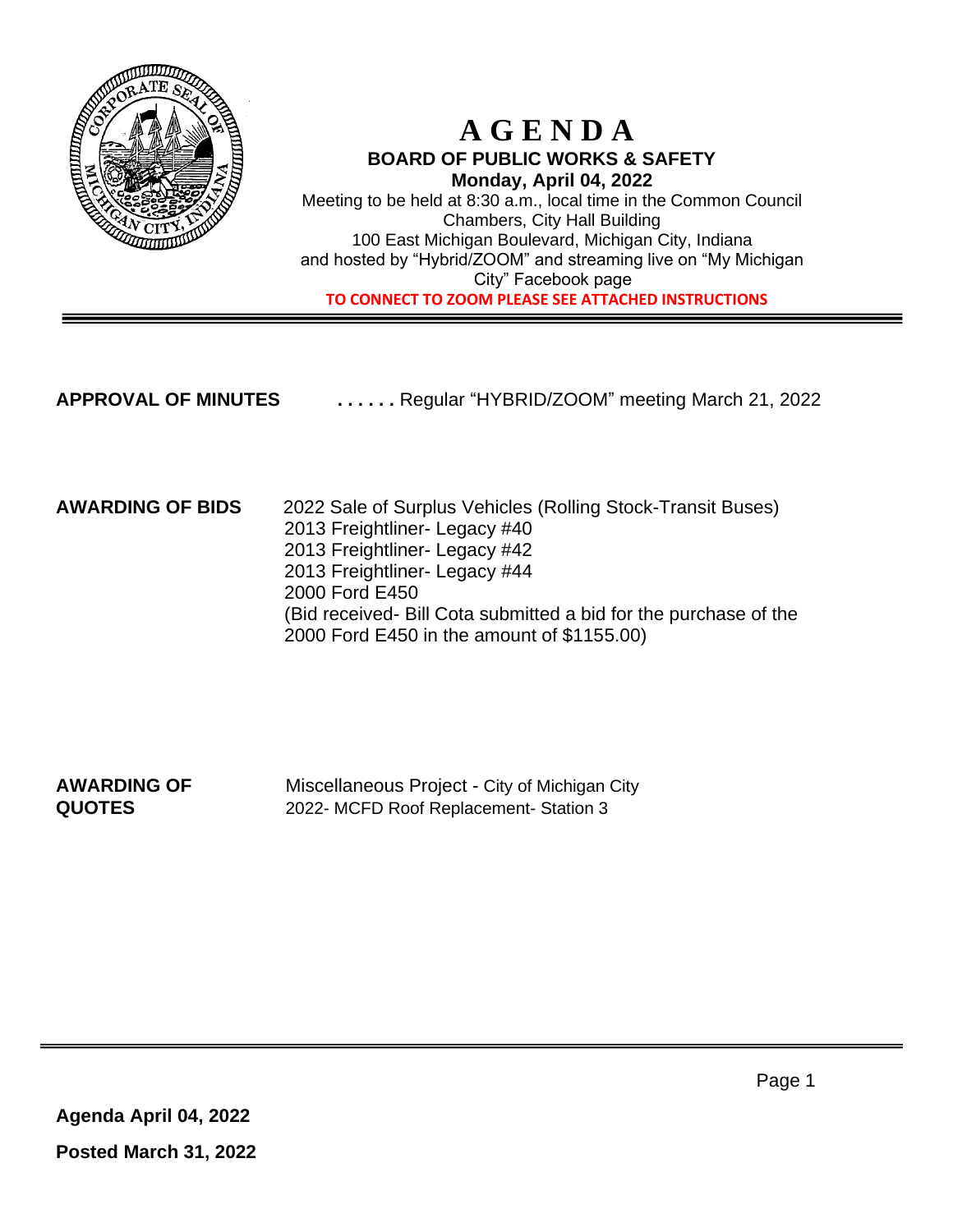**AWARDING OF** Miscellaneous Project - City of Michigan City **QUOTES** 2022- MCFD Roof Replacement- Station 4

**PROPERTY**

**REQUEST TO** Tera Ramirez, 703 Nahas Street, is requesting to purchase the **PURCHASE property owned by the City of Michigan City located next to their property CITY OWNED Parcel # 46-01-22-426-002.000-022**

**REQUEST FOR** Tommy Kulavik, 1316 Ohio Street is requesting a "4-Way Stop" **SIGNAGE** at the intersection of Ohio and William Street.

**AGREEMENT FOR** An Agreement between the Michigan City Board of Public Works **PROFESSIONAL** and Safety and Marquis Electric, Inc. to provide on call electrical **SERVICES** services and related contractor materials (not to exceed \$60,000.00)

**Agenda April 04, 2022 Posted March 31, 2022** Page 2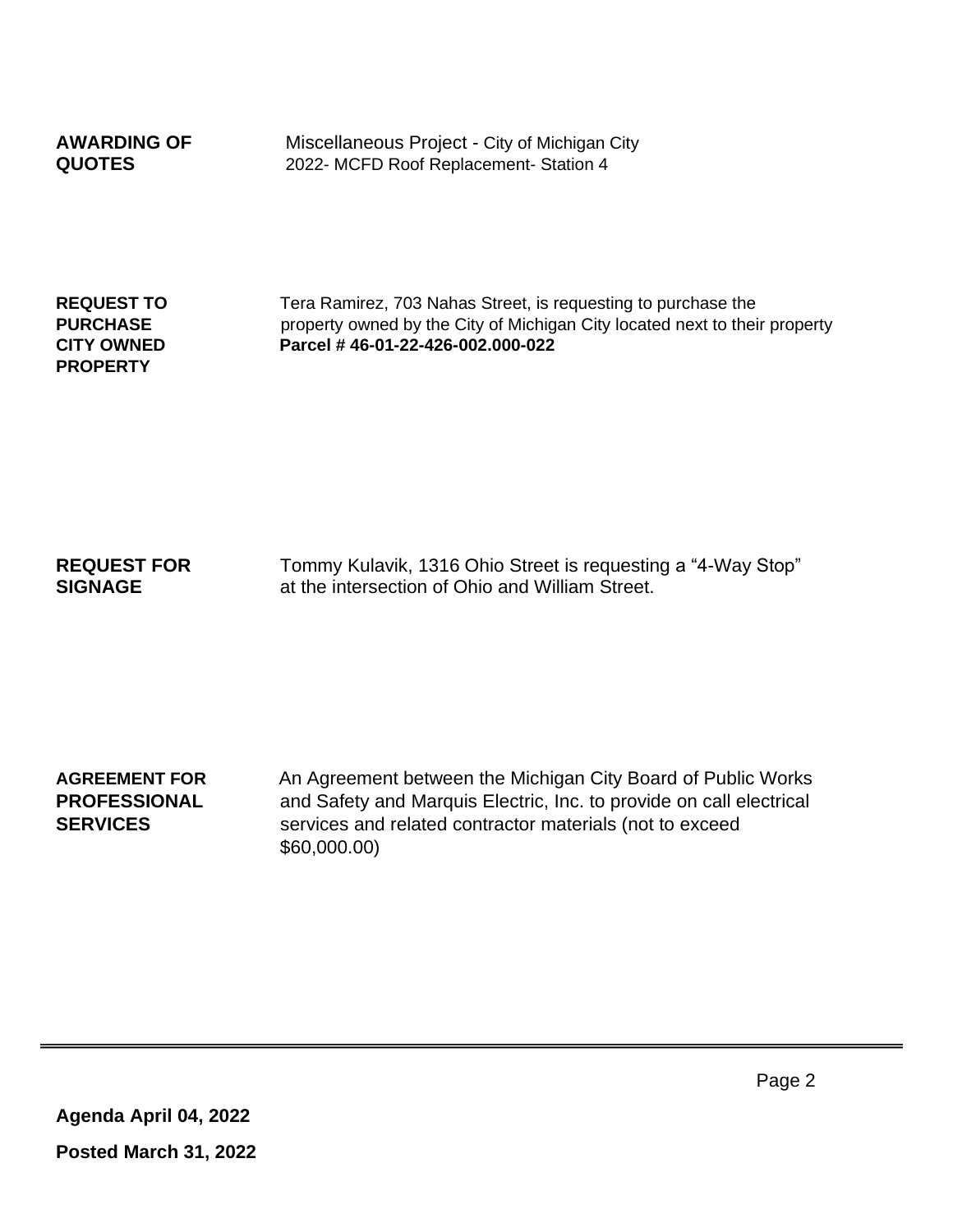**PHYSICAL FITNESS** The Michigan City Police Department will be conducting the **TESTING** semi-annual Spring physical fitness testing on Tuesdays and Wednesdays beginning on April 5<sup>th</sup> thru April 29, 2022 **(Note: for informational purposes only)**

## **POLICY** Sergeant Steve Forker, M.C.P.D. is requesting approval to **AMENDMENT** update the Michigan City Police Department's Use of Force Policy #23

**FARMER'S MARKET** Terry Greetham, Special Event Director is requesting an **POLICY AMENDMENT** amendment to the Farmer's Market agreement between the City of Michigan City and the Farmer's Market Manager, Chantelle Bagley adding that she will be starting in April

**FARMER'S MARKET** Terry Greetham, Special Event Director is requesting approval **AGREEMENT** of the 2022 Farmer's Market agreement between the City of Michigan City, Indiana and Stamper Cheese Company, INC.

**Agenda April 04, 2022 Posted March 31, 2022** Page 3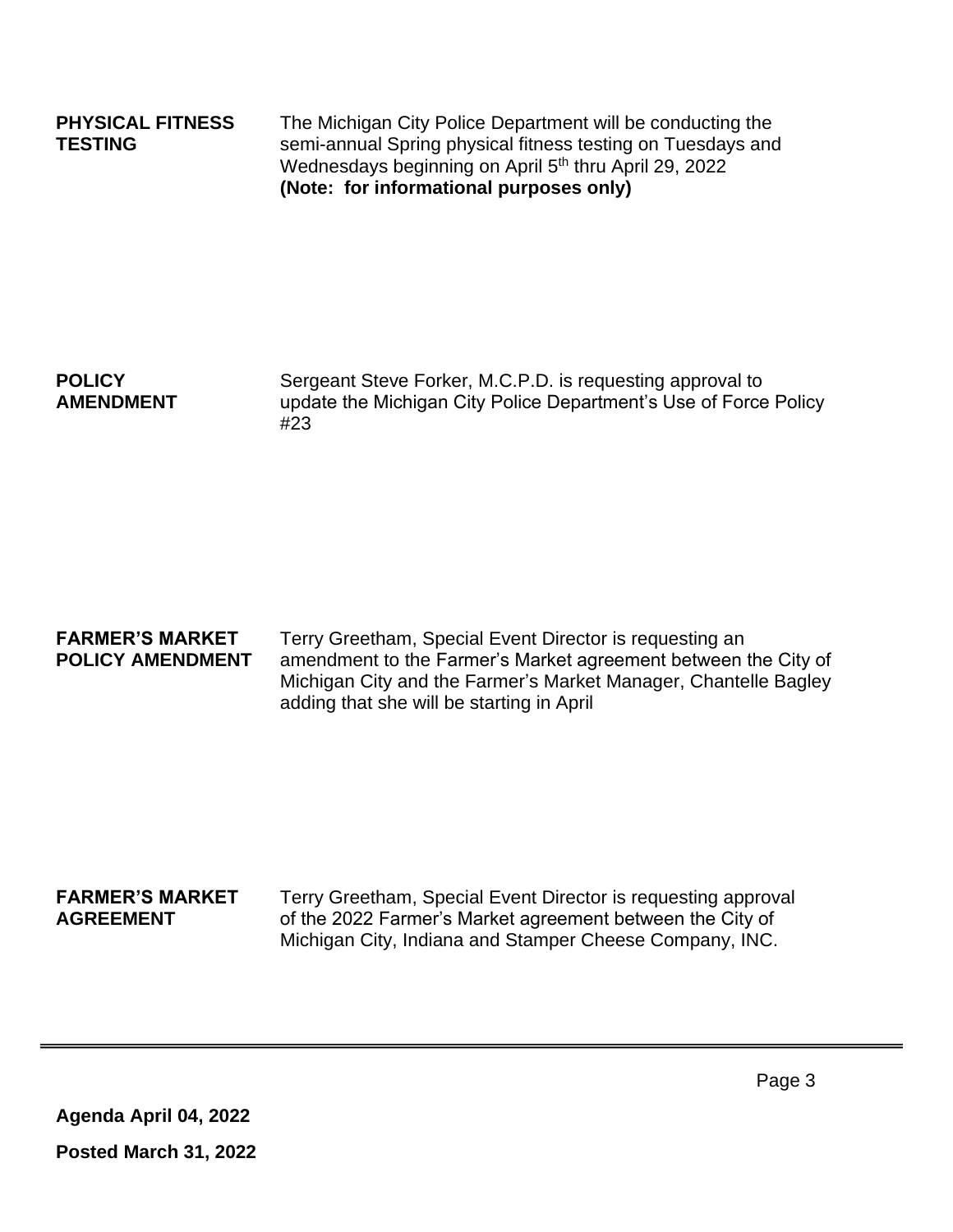| <b>CONTRACT</b><br><b>APPROVAL</b> | Terry Greetham, Events Coordinator, is asking for approval of the<br>Agreement between the Michigan City Board of Public                                                            |
|------------------------------------|-------------------------------------------------------------------------------------------------------------------------------------------------------------------------------------|
|                                    | Works and Safety and City Lanes for bar services at the Singing<br>Sands Festival June 3 <sup>rd</sup> thru June 5 <sup>th</sup> , 2022, Contractor will pay the<br>City \$1,000.00 |

**CONTRACT** Terry Greetham, Events Coordinator, is asking for approval of the **APPROVAL** Agreement between the Michigan City Board of Public Works and Safety and City Lanes for bar services at the Michigan City Oktoberfest September 2nd thru September 5th, 2022, Contractor will pay the City \$2,000.00

**PROPERTY** 

**REQUEST TO** Donovan Garletts, 207 Fogarty Street is requesting to purchase **PURCHASE** property between Fogarty and Blaine adjacent to Lake Avenue **CITY OWNED Parcel # 46-01-21-361-005.000-022**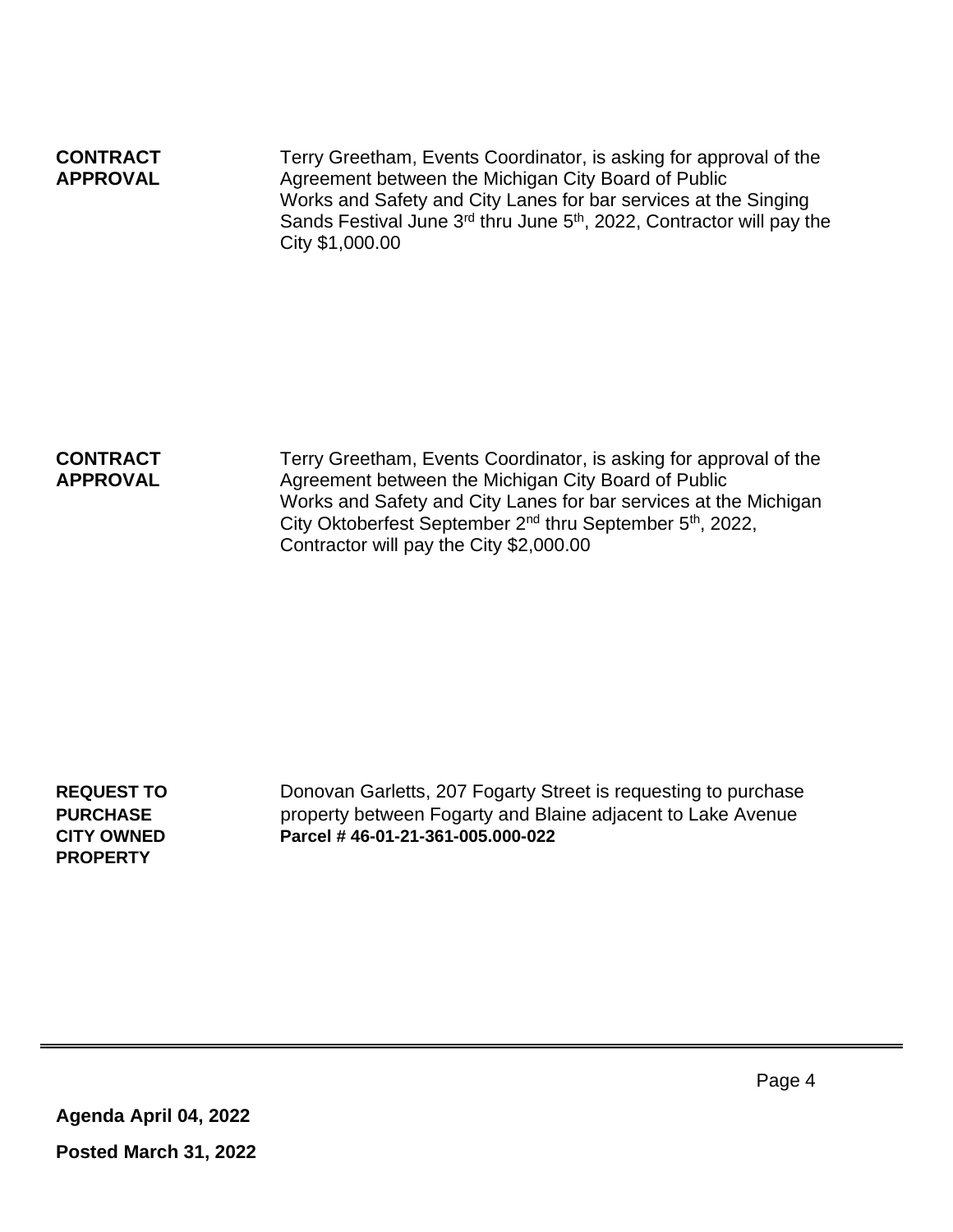**LICENSE** Manual Rebecchi, Cirque Entertainment II, LLC. is requesting **APPLICATION** approval for a four (4) day temporary acrobatic event under a big **REQUEST** top tent at the Michigan City Lighthouse Mall on April 28- May 1, 2022

**ACQUISITION** Northern Indiana Commuter Transportation District (NICTD) is **REQUEST OF** requesting to purchase City property for the purposes of the Double **CITY OWNED** Track NWI Project (10th Street Parcel ID 46-01-31-238-032.000-022 **PROPERTY** and Parcel ID 46-01-31-238-044.000-022 for \$5,500.00

**CONTRACT** An Agreement between the Michigan City Board of Public Works **APPROVAL** and Safety and Clarke Environmental Mosquito Management, Inc. for services starting May 01, 2022 thru October 31, 2022; (not to exceed \$26,220.40)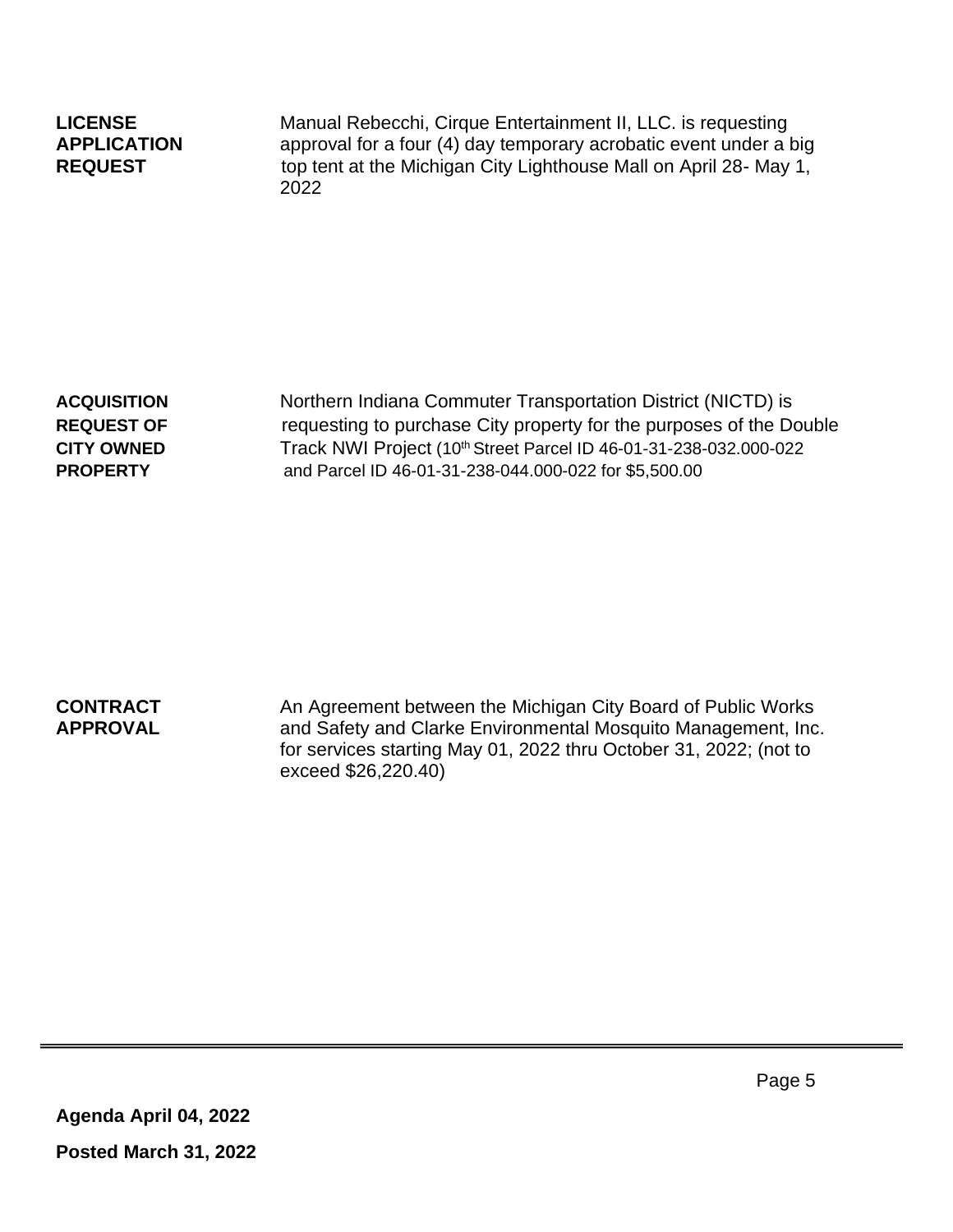# **SIGNALS** Project

**REQUEST TO** Brad Minnick, Primera Engineers, Ltd. is requesting on behalf of **RETIRE LIGHT/** Walsh-Herzog to retire six (6) lights/signals for the Double Track

**TEMPORARY** Nicole Barker representing NICTD is requesting that Buffalo, **REQUEST TO** Manhattan and Elston (one-way) Streets be temporarily redesigned<br>**REDESIGN ONE-** to be two-way streets, between 10<sup>th</sup> and 11<sup>th</sup> Street and between to be two-way streets, between 10<sup>th</sup> and 11<sup>th</sup> Street and between WAY STREETS 11<sup>th</sup> Street and William Street for Manhattan and Buffalo Street; and between 11<sup>th</sup> and Green Street for Elston Street starting 7:00 a.m. April 6, 2022 thru November 15, 2022

**STREET** Bruce Young, 529 Northbrook is requesting a street closure **CLOSURE** in front of his property at 529 Northbrook for installation of a sanitary **REQUEST** tap and sewer line to his property starting April 18<sup>th</sup> thru April 19<sup>th</sup>, 2022 (Parkman excavating is doing the project)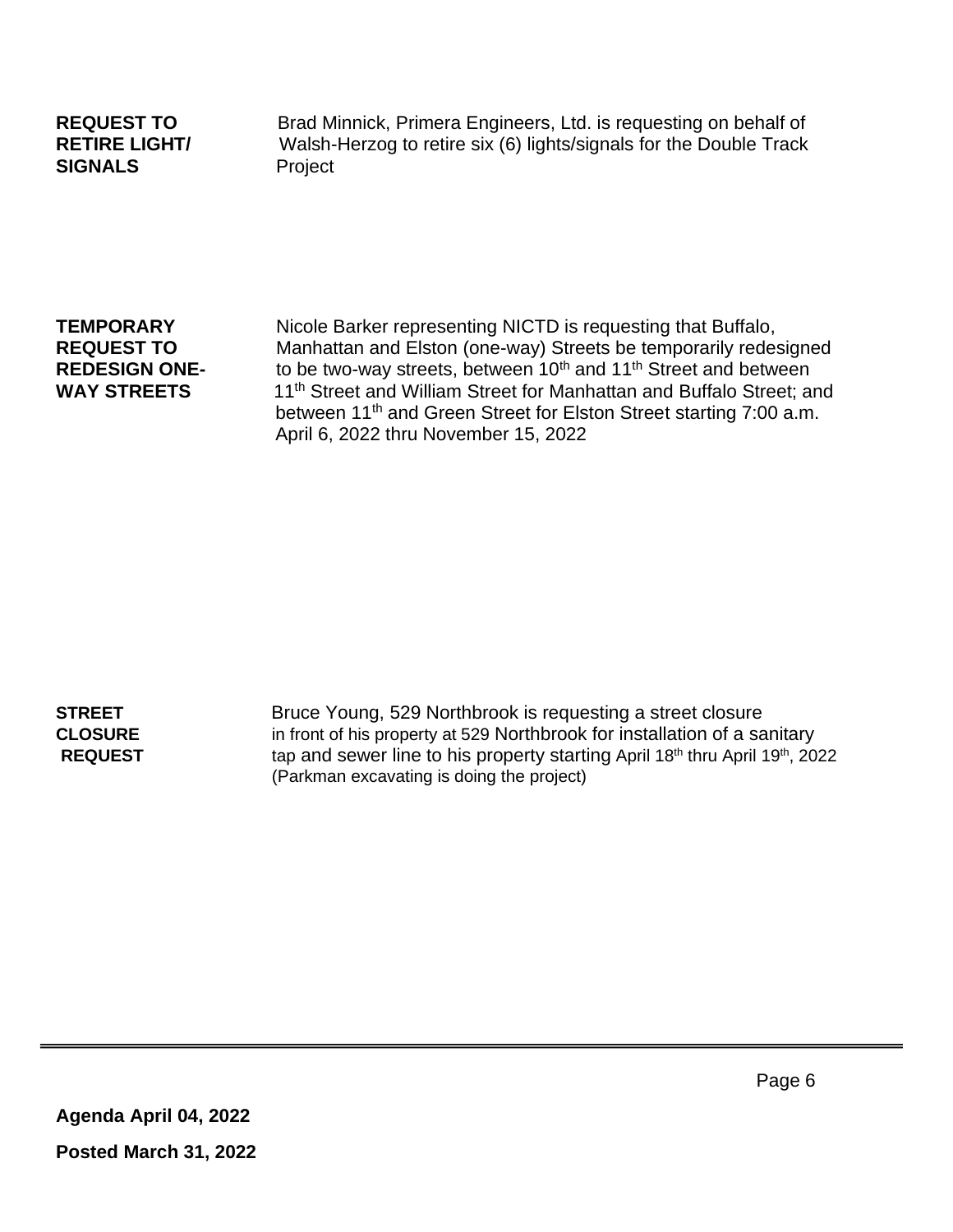| <b>PAYROLL DOCKET</b> | <b>March 25, 2022</b>              |                    |
|-----------------------|------------------------------------|--------------------|
|                       | <b>City Payroll</b>                | \$<br>605,956.71   |
|                       | April 01, 2022                     |                    |
|                       | <b>City Pension</b>                | \$<br>211,571.27   |
|                       |                                    |                    |
| <b>CLAIMS DOCKET</b>  | <b>April 04, 2022</b>              |                    |
|                       | <b>MUNICIPAL</b>                   | \$<br>873,514.55   |
|                       | <b>CDBG</b>                        | \$<br>0.00         |
|                       | <b>HEALTH &amp; LIFE INS. FUND</b> | \$<br>290,055.40   |
|                       | <b>WORKERS COMP TRUST</b>          | \$<br>10,850.00    |
|                       | <b>Total Claims -</b>              | \$<br>1,174,419.95 |

**UNFINISHED BUSINESS** – Pending Items

**PUBLIC COMMENT**

**Agenda April 04, 2022 Posted March 31, 2022**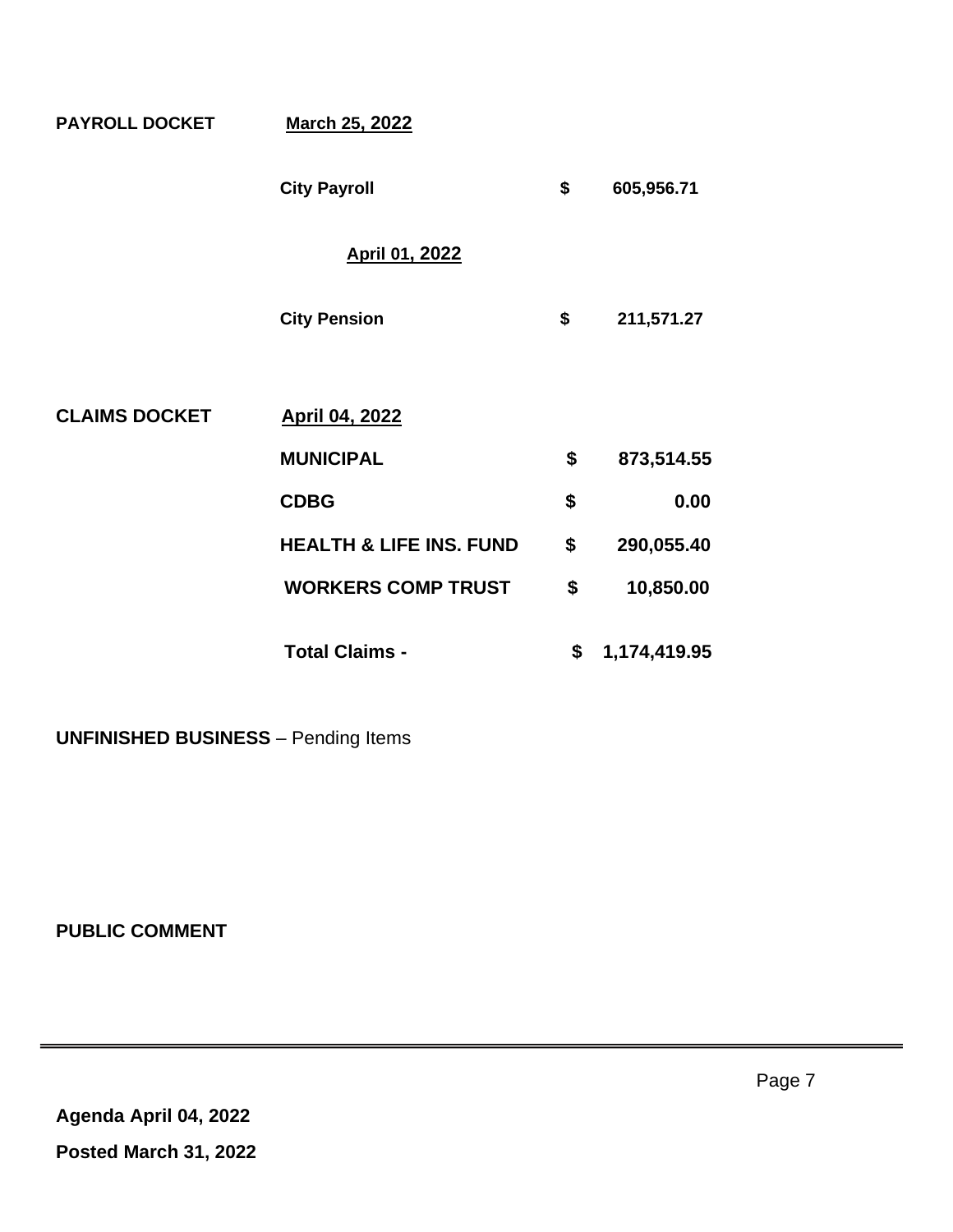## **BOARD COMMENT**

**ADJOURNMENT**

Gale A. Neulieb, City Clerk

 $\frac{1}{2}$  , and the set of the set of the set of the set of the set of the set of the set of the set of the set of the set of the set of the set of the set of the set of the set of the set of the set of the set of the set

Page 8